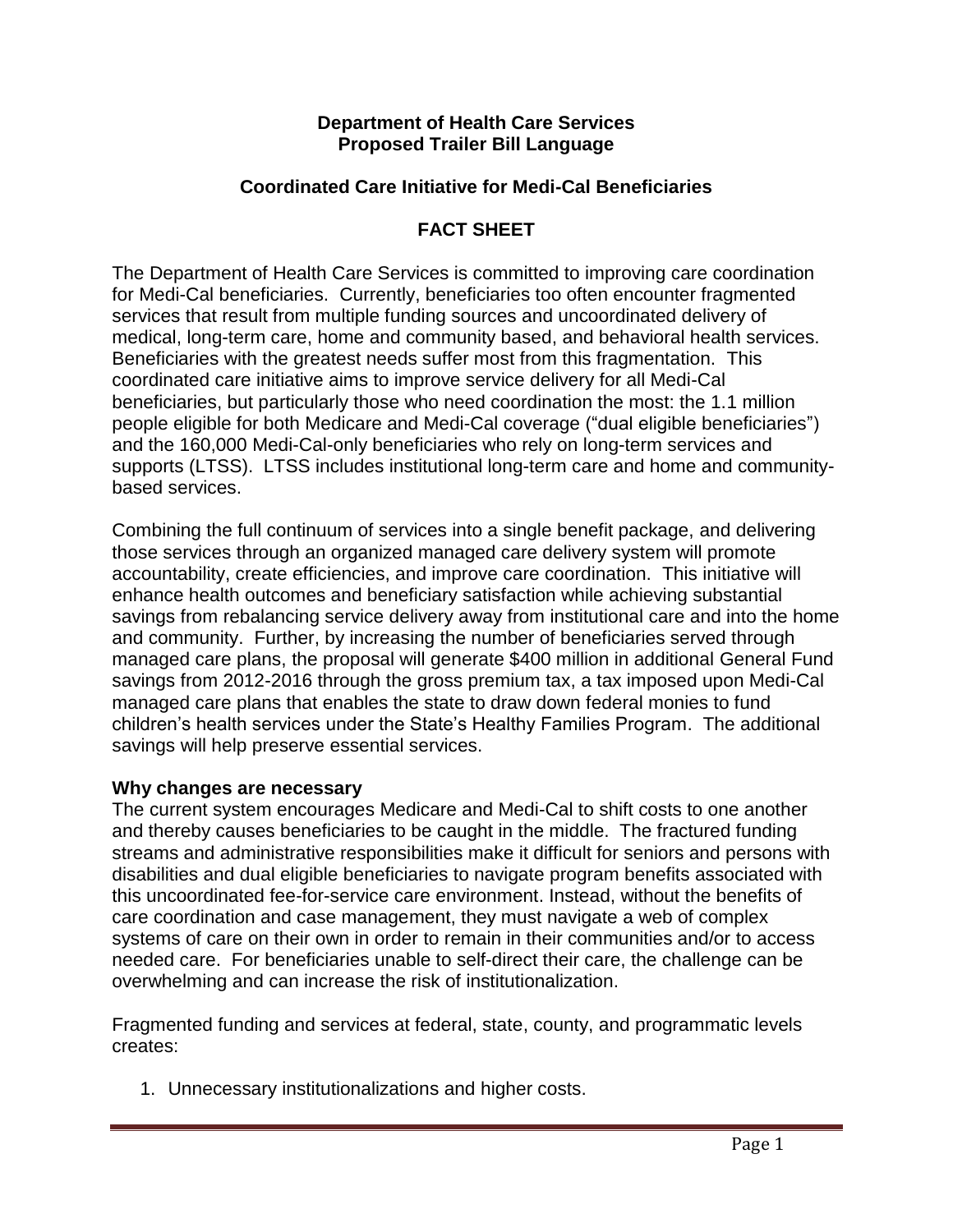- 2. Multiple eligibility criteria, assessment processes, and programmatic limitations that become barriers to accessing home and community-based services. For example, In-Home Supportive Services (IHSS), Community-Based Adult Services (CBAS), and Multipurpose Senior Services Program (MSSP) each has unique eligibility, assessments, program requirements, limitations and funding sources.
- 3. Incentive misalignment that discourages helping Medi-Cal beneficiaries live at home or in the community of their choice. For example, limited access to home and community-based services becomes a barrier to discharge from a nursing home or hospital.
- 4. Fragmented accountability in which no single entity or provider is responsible for providing care and optimizing federal and state resources to maximize a beneficiary's potential to stay in the community.

# **Background**

California's 1.1 million dual eligible beneficiaries often have serious and chronic medical conditions, reside in nursing homes, frequently use emergency room services, and suffer from functional or physical impairments. Medicare is the primary payer for dual eligible beneficiaries and covers medically necessary acute health services such as: physician services, hospital services, and rehabilitative skilled nursing stays. Medi-Cal is the secondary insurer/payer and typically covers Medicare cost sharing and services not covered by Medicare, as well as services delivered after Medicare benefits have been exhausted. Most long-term care costs for duals are paid for by Medi-Cal, including longer nursing home stays and home and community-based services designed to prevent institutionalization. In addition, many of these beneficiaries are eligible for IHSS, which is locally administered and includes a county share of cost. Consequently, the current system attempts to address the health care needs of the most chronically ill and vulnerable beneficiaries through a variety of providers that receive funding from multiple government sources. A key aspect of this initiative is aligning incentives across all government payers and service delivery systems so that decisions are based on what is best for the beneficiary and not on cost shifting.

Medi-Cal managed care plans have been successful in managing and coordinating medical services for many Medi-Cal beneficiaries. Yet, LTSS, particularly home and community-based services like IHSS, CBAS, and MSSP have been carved out of their current scope of benefits. This exclusion provides little capacity or incentive for the managed care plans to keep their members out of institutional care.

As a result, seniors and persons with disabilities and dual eligible beneficiaries would benefit from a health care model that coordinates all their services within a system of organized managed care in which the health plan is responsible for all benefits. This would achieve significant efficiencies and improve care for beneficiaries by eliminating incentives to shift costs between different programs. It also would enhance patient care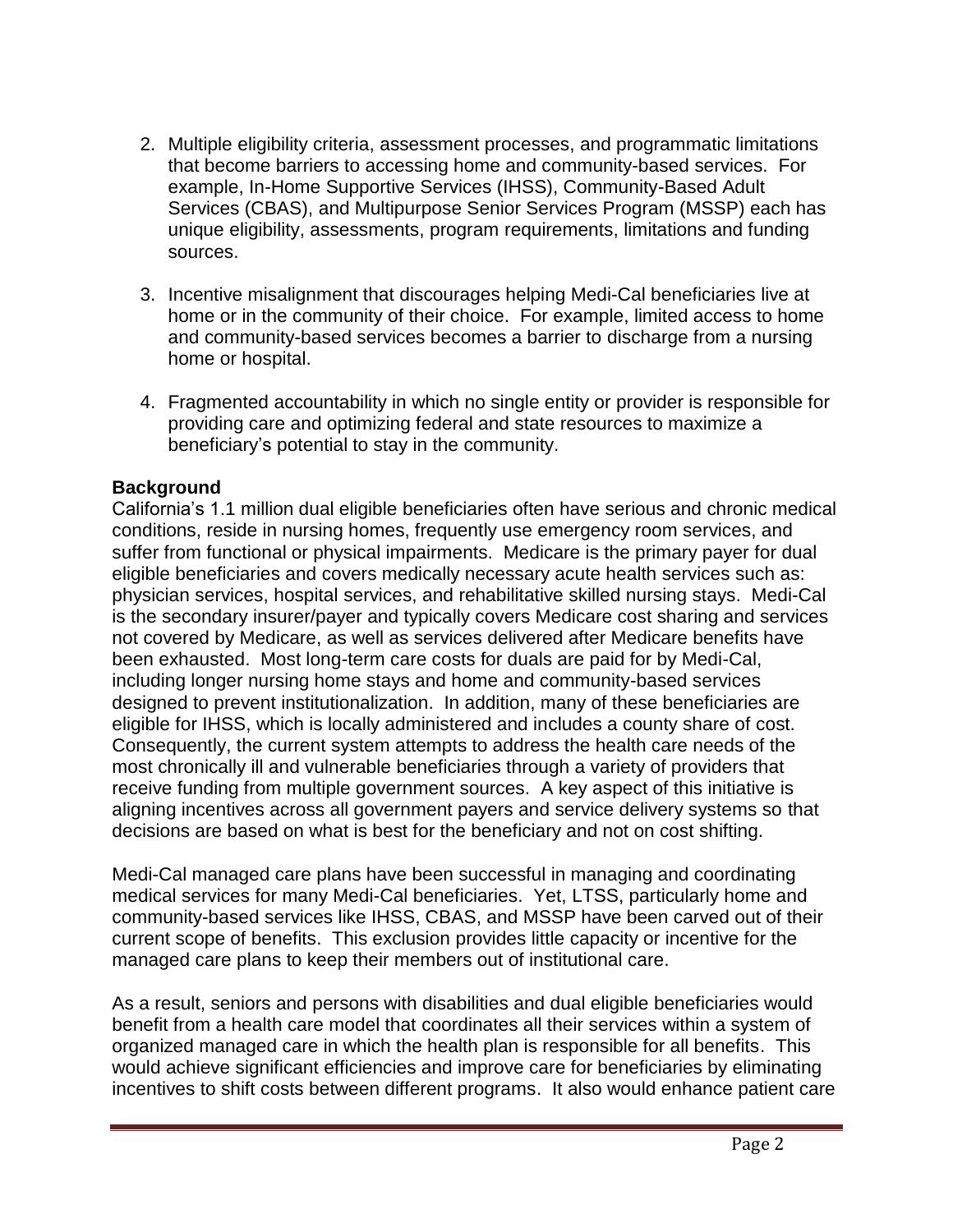management, continuity of care, quality assurance and improvement activities, and help beneficiaries remain in their homes and communities.

# **Summary of proposed trailer bill language (TBL)**

This proposed TBL promotes coordinated care models in which seniors and disabled Medi-Cal beneficiaries receive all their benefits in an organized delivery system, including medical services, LTSS and behavioral health services. Coordinating all of these services through Medi-Cal managed care plans will improve care for beneficiaries and help them remain in their homes and communities, while achieving significant efficiencies and reduce costs from unnecessary hospital and nursing home admissions. This TBL would implement a strategy to improve beneficiary-centered, coordinated care over three years, starting on January 1, 2013. Specifically, the initiative will:

- Improve care coordination by integrating Medicare and Medi-Cal services and financing in coordinated care models in demonstration projects in up to 10 counties beginning in 2013, and additional counties in subsequent years.
- Enhance home and community-based services by enrolling Medi-Cal beneficiaries, including dual eligible beneficiaries, into managed care systems that provide the full continuum of needed services, including LTSS and behavioral health services.
- Implement strong beneficiary protections by requiring DHCS to engage with stakeholders throughout the development and implementation of the TBL, provide ongoing oversight and monitoring, and ensure Medi-Cal managed care plans follow state and federal beneficiary protection laws.
- Build on the development of integrated models of care by, beginning on June 1, 2013, expanding the provision of Medi-Cal benefits through managed care health plans in counties in which Medi-Cal benefits are provided on a fee-for-service basis.

# *Dual Eligible Beneficiary Integration Demonstration Project Expansion*

Existing law, pursuant to SB 208 (Steinberg, Chapter 714, Statutes of 2010), establishes demonstration projects in four counties under which dual eligible beneficiaries are enrolled into coordinated systems responsible for all Medicare and Medi-Cal benefits, as well as LTSS and behavioral health services. This TBL would increase the number of demonstration sites in the first year from four to up to 10 counties. In a three-year demonstration project starting January 1, 2013, the proposal would enroll dual eligible beneficiaries into coordinated health care delivery systems and test a model of patient-centered care delivery. After January 1, 2014, the proposal would allow DHCS to expand the demonstration into additional counties that meet the terms and conditions established by the department and the federal Centers for Medicare and Medicaid Services (CMS). By year three, the Demonstration would be active in all 58 counties.

This TBL would require all full-benefit dual eligible beneficiaries residing in a demonstration county to enroll in the demonstration. DHCS would have the authority to require a beneficiary, upon enrollment into a demonstration site, to remain in the plan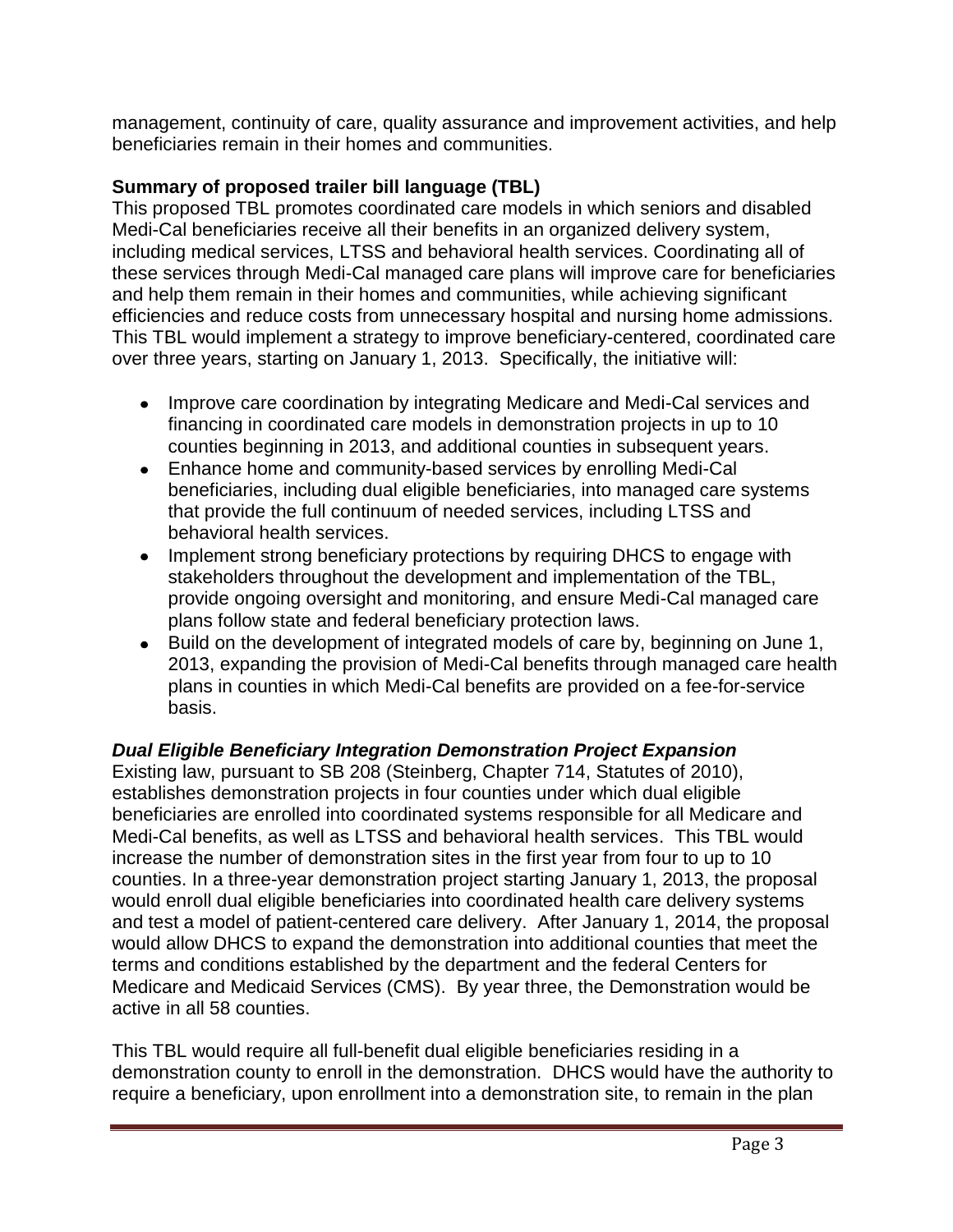for a period of six months from the time of initial enrollment. During the six-month enrollment period the beneficiary may continue to receive services from an out-ofnetwork Medicare provider for primary and specialty care services, as specified. After the six month period, beneficiaries would have an opportunity to opt out of enrollment in the demonstration for their Medicare benefits only. They would remain mandatorily enrolled in a Medi-Cal managed care plan for their Medi-Cal benefits.

The proposal expands upon the current provisions of SB 208 and adds new provisions needed to ensure program integrity and appropriate beneficiary protections. For example, the proposal would require DHCS to enter into a memorandum of understanding (MOU) with CMS in developing the process for selecting, financing, monitoring and evaluating the health care models for the demonstration project. The MOU would need to contain various elements, including a capitated reimbursement methodology in which the demonstration site prospectively receives a blended payment for Medi-Cal and Medicare services. Additionally, any federal savings that result from improved and less costly provision of Medicare services would be shared with the State. Other MOU terms and conditions that may be negotiated by the department include provider network adequacy standards, uniform appeal and hearing processes, and uniform encounter data reporting requirements for both Medi-Cal and Medicare Services.

The expertise to deliver this fully integrated system must build on existing capabilities. DHCS will look to plans that have significant experience in both Medicare and Medi-Cal as the foundation for integrating LTSS, medical services, and behavioral health services. Plans that currently operate Medicare Special Needs Plans for duals or that have operated such plans in the recent past would be the most likely candidates to become a demonstration site.

The State would provide oversight of both the Medicare and Medi-Cal benefit delivery and quality of care. Quality indicators, such as reduced hospitalizations, reduced use of emergency rooms, reduced use of nursing facility services, improvements in preventive services, and improvements in beneficiary satisfaction will all be evaluated in defining the outcomes of the demonstration. Under the terms of this proposal, the DHCS would be required to provide the Legislature with a copy of any MOU mandated report submitted to CMS that covers the January 1, 2013 to December 31, 2015 time period.

By expanding the duals demonstration project, DHCS will work with CMS to combine Medicare and Medi-Cal authorities to test a new payment and service delivery model that would reduce program expenditures while preserving or enhancing the quality of care furnished to dual eligible beneficiaries. The organized delivery system model would better serve dual eligible beneficiaries by providing them with a single point of contact for all of their benefits; and, the organized delivery systems will offer higher quality and more cost effective services than the current fee-for-service system.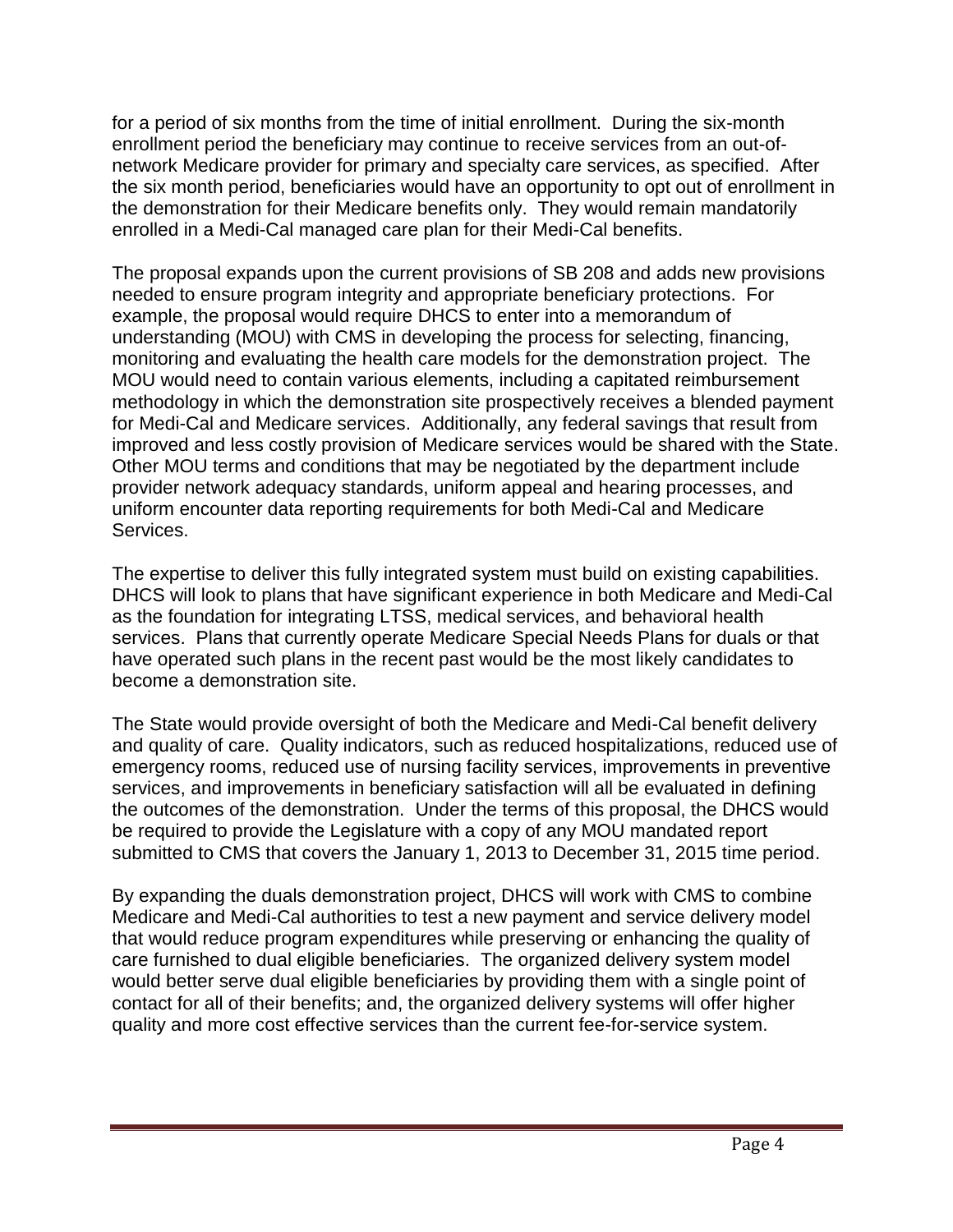## *LTSS integration as a managed care benefit*

This TBL would state that it is the Legislature's intent that Medi-Cal managed care plans assume responsibility for the provision of and payment of LTSS, in addition to their current provision of medical services. LTSS would include IHSS, CBAS, MSSP, nursing facility care, and other home and community-based services, and would be available only through managed care health plans in Medi-Cal managed care counties.. DHCS would pay managed care plans using a capitation rate-setting methodology that includes all Medi-Cal benefits and services covered under the managed care plan contract, including LTSS.

LTSS integration as a managed care benefit would occur over a three-year transition process in all managed care counties. The transition of Medi-Cal benefits to managed care would occur in the first year, with the benefits becoming a more integrated plan responsibility over the subsequent two years.

#### *Mandatory dual eligible beneficiary enrollment into Medi-Cal managed care*

With certain exceptions, this TBL would authorize DHCS to require dual eligible beneficiaries and Medi-Cal beneficiaries with a share of cost in Medi-Cal fee-for-service to be assigned as mandatory enrollees into new or existing Medi-Cal managed care health plans. In doing so, dual eligible beneficiaries would be required to access LTSS as a managed care benefit. This will help ensure they receive their medical and LTSS in a coordinated system of care provided by a managed care plan.

In addition, starting June 1, 2013, this TBL would also authorize DHCS to expand Medi-Cal managed care into counties in which Medi-Cal benefits are currently provided on a fee-for-service basis.

# *Consumer Protections*

DHCS would be required to develop a stakeholder engagement plan for the implementation of mandatory enrollment and submit that plan to the Legislature within 30 days of enactment of the TBL. DHCS would also develop and implement an outreach and education program for dual eligible beneficiaries not currently enrolled in managed care to inform them of their enrollment and option rights. The department would be required to provide written notice to inform dual eligible beneficiaries about changes to their delivery of Medi-Cal services at least 90 days prior to enrollment. This will include notice of when changes will occur and who they can contact for help in choosing a managed care health plan, asking questions, or lodging complaints.

DHCS would be required to develop an enrollment process that enrolls dual eligible beneficiaries into one of the available Medi-Cal managed care plans. To the extent available, the plans shall match their Medicare Advantage plan. If a dual eligible beneficiary is in fee-for-service, they would have a choice of health plans, if applicable. If the dual eligible beneficiary does not choose a plan, he or she would be enrolled into a plan assigned by the department.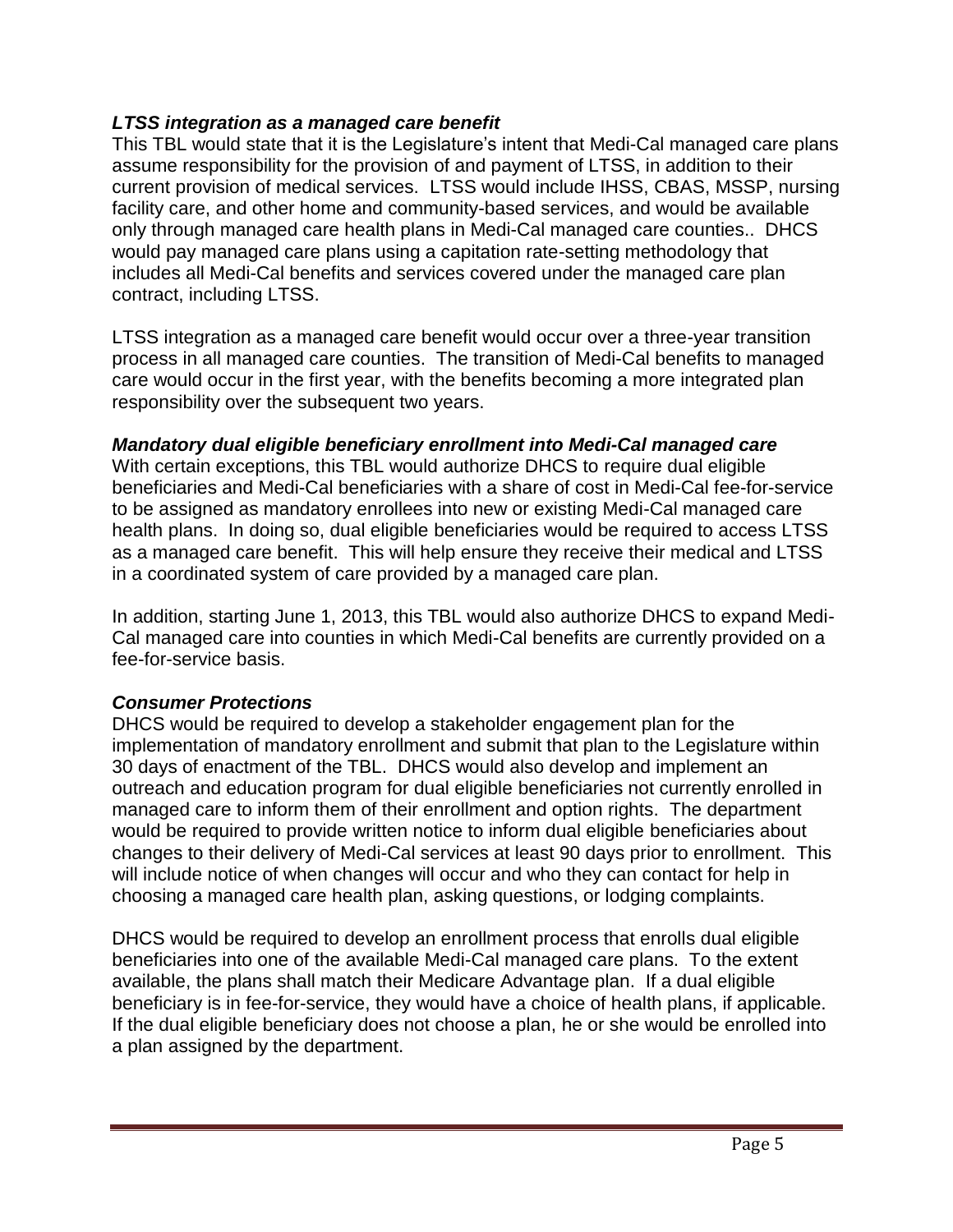The TBL would also require DHCS to take a number of actions pertaining to plan readiness assessments, plan oversight and monitoring, and development of plan performance measures. DHCS would ensure that the plans do not interfere with a beneficiary's choice of primary care provider under Medicare, and that plans provide a mechanism for dual eligible beneficiaries to request a specialist or clinic as a primary care provider when these services are provided through Medi-Cal managed care. The TBL would allow for a specialist or clinic to serve as a primary care provider if qualified to do so.

The TBL would ensure and improve the care coordination and integration of health care services for Medi-Cal beneficiaries who are seniors and persons with disabilities and dual eligible beneficiaries. Beneficiaries would be informed of their enrollment options and right to continuity of care in a timely, culturally, linguistically, and physically appropriate manner.

Medi-Cal managed care plans would have to provide new Medi-Cal members access to out-of-network primary and specialty Medi-Cal providers for up to 12 months for their Medi-Cal benefits, so long as the providers accept the health plan's rate, meet applicable professional standards, and have no disqualifying quality of care issues.

DHCS would be required to develop performance measures as part of the plan's contract. These measures would provide quality indicators for the Medi-Cal population enrolled in managed care and for the dual eligible subset of enrollees. Additionally, plans would be required to meet a host of requirements designed to protect dual eligible beneficiaries, including requirements pertaining to provider network adequacy and access to medical care, LTSS and behavioral health services; enrollee health care needs assessments; coordination of Medi-Cal benefits across all settings, including outside the plan's provider network; care management and coordination; and processes for enrollees' complaints, grievances, and disenrollment requests. Plans would also be required to monitor quality and health outcomes of beneficiaries and comply with all quality assurance and consumer protection measures required by federal and state laws.

Plans would be required to administer a DHCS-approved risk-assessment process. Managed care plans would develop individual care plans for higher risk beneficiaries that include identification of LTSS needs, caregiver involvement, and care management and coordination.

DHCS would be required to develop a stakeholder engagement plan and requirements for managed care plans to solicit stakeholder and member participation in advisory groups for the planning and development activities related to the services for dual eligible beneficiaries. DHCS also would be required to provide the fiscal and policy committees of the Legislature with a copy of any required report submitted to CMS.

#### *Repeal Medication Dispensing Machine Pilot Program*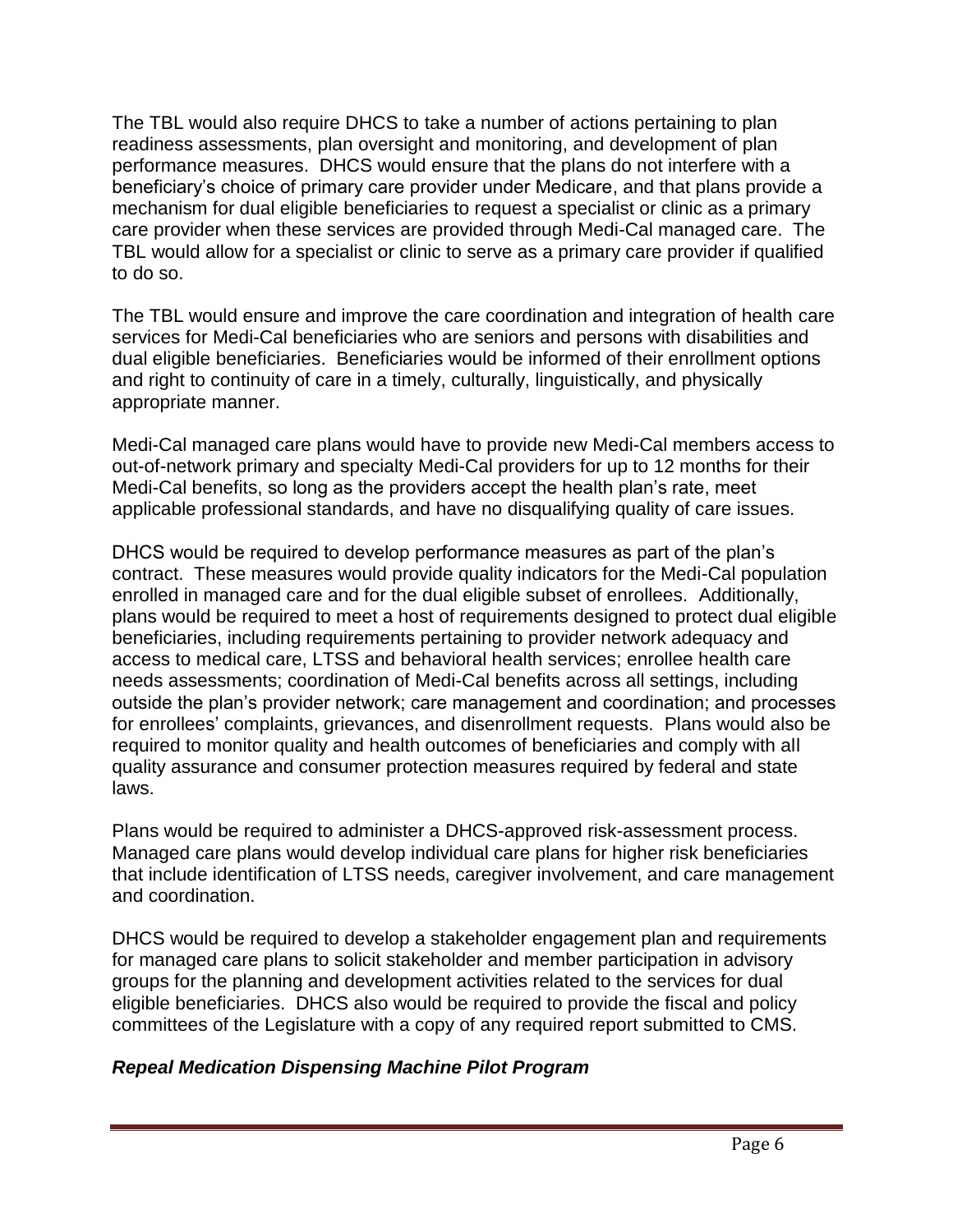This TBL would repeal the Home- and Community-Based Medication Dispensing Machine (MDM) Pilot Project. The MDM Pilot Project was established by SB 72 (Committee on Budget and Fiscal Review, Chapter 8, Statutes of 2011), and aimed to assist Medi-Cal recipients at high risk of medication non-adherence with taking their prescribed medications through the use of an automated medication dispensing machine that includes remote monitoring and telephonic reporting services.

After analyzing the potential of this program, DHCS concluded that the predicted savings and costs were too uncertain, indicating a significant likelihood of program losses rather than savings. DHCS also concluded that significant additional investigative investment would be required before the program prescribed by SB 72 could be considered for implementation.

## *Require Enactment of Coordinated Care Initiative to Implement Medi-Cal Payment Deferral*

This TBL would authorize the department to defer Medi-Cal managed care payments during the final month of fiscal year 2012-13, but would prevent the department from making those deferrals unless the proposed Coordinated Care Initiative is enacted by July 1, 2012.

## **Summary of Arguments in Support:**

The proposal is a continuation of California's effort to rebalance service delivery away from institutional care and toward home- and community-based care and to optimize the use of Medi-Cal resources. These combined efforts will help manage health care costs as California's population continues to age. National experience in states like Wisconsin, Massachusetts, Oregon and Washington, as well as California's own experience through PACE (Program of All-inclusive Care for the Elderly), have shown that integrating and coordinating medical care and LTSS will help Medi-Cal beneficiaries avoid unnecessary hospitalization and placement in nursing facilities.

This proposal addresses the current fragmentation of services, funding, and accountability for health outcomes by integrating all funding sources into capitated payments to managed care plans. The plans will be held accountable for ensuring their enrollees' health and well-being. Moving toward increased use of capitation also addresses the current incentives under the fee-for-service model that maximize provision of, rather than coordination of, services.

This proposal would achieve savings of approximately \$678.8 million General Fund in 2012-13 and \$950 million General Fund in 2013-14.

Additionally, this proposal would:

Establish care management programs for Medi-Cal beneficiaries that coordinate  $\bullet$ services; better align benefits, delivery, financing, and administration; improve care continuity and coordination across medical, LTSS and behavioral health services.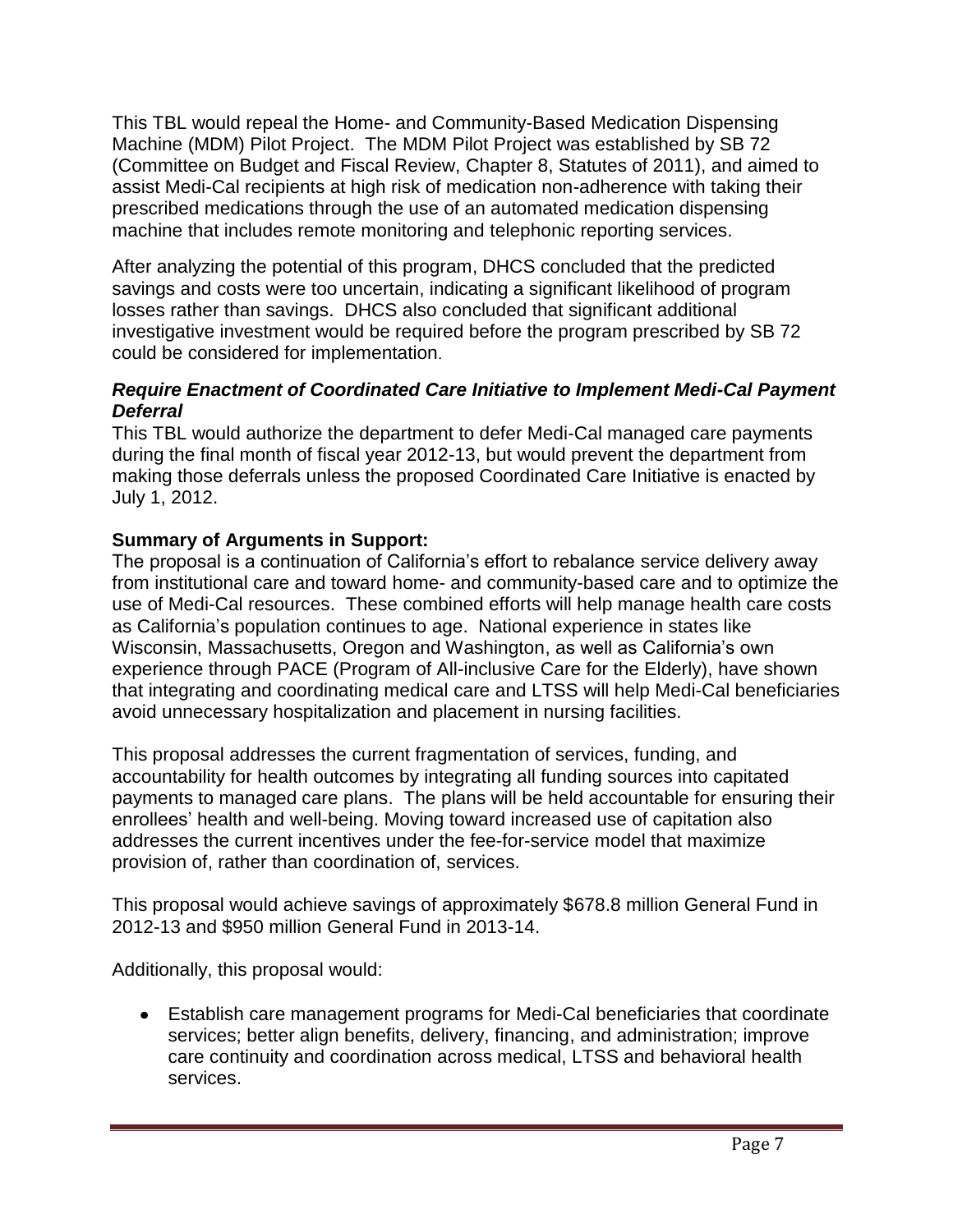- Create a coherent delivery system that is specific and responsive to beneficiaries' needs and eliminates fragmentation and inefficiencies created by current categorical funding, services structures, and regulatory requirements.
- Create much-needed savings for the state by lowering utilization of high-cost acute and long-term care services, shifting beneficiaries from institutional services to home- and community-based services, and establishing shared savings between Medicare and Medi-Cal.

#### **Is there a BCP associated with this language? – No.**

## **Legislative History:**

**AB 1040 (Bates, Chapter 875, Statutes of 1995)** required the Department of Health Services (DHS, now DHCS) to establish a pilot program (of up to 5 pilot projects) to integrate the delivery and funding of long-term care services and to evaluate the results. The bill also required setting a capitated rate for payment unless the department determined one or more integrated programs could not be capitated. The bill also repealed the establishment of a long-term care integration pilot program enacted in Chapter 305 of the Statutes of 1995.

**AB 2780 (Gallegos, Chapter 310, Statutes of 1998)** contained provisions to implement the 1998-99 Budget that directly affected the Department of Developmental Services, Department of Mental Health, Department of Alcohol and Drug Programs, Managed Risk Medical Insurance Board, and DHS (now DHCS). Among other provisions, the bill authorized DHS to contract with a non-profit entity to facilitate the development of community-based long-term care integration pilot projects.

**AB 3054 (Committee on Aging and Long-Term Care, Chapter 537, Statutes of 2002)** required DHS (now DHCS) to develop at least, but not limited to, one alternative model to the Long-Term Care Integration Pilot Program and allowed the department to consult with an established waiver technical advisory committee to assist in the development of the alternative model(s). The bill also required DHS to report the recommendation of the waiver technical advisory committee to the Legislature on or before December 1, 2003.

**SB 208 (Steinberg, Chapter 714, Statutes of 2010)** implemented several changes to the Medi-Cal Program as proposed in the State's application to renew the state's Section 1115 Medicaid Waiver. This legislation also gave DHCS the authority to establish the dual eligible beneficiary demonstration project to give those eligible for Medicare and Medi-Cal a continuum of services and maximize coordination of benefits.

**SB 72 (Committee on Budget and Fiscal Review, Chapter 8, Statutes of 2011)**  established the MDM Pilot Project requiring DHCS to identify Medi-Cal fee-for-service beneficiaries who are at high risk of not taking their prescribed medications, and to